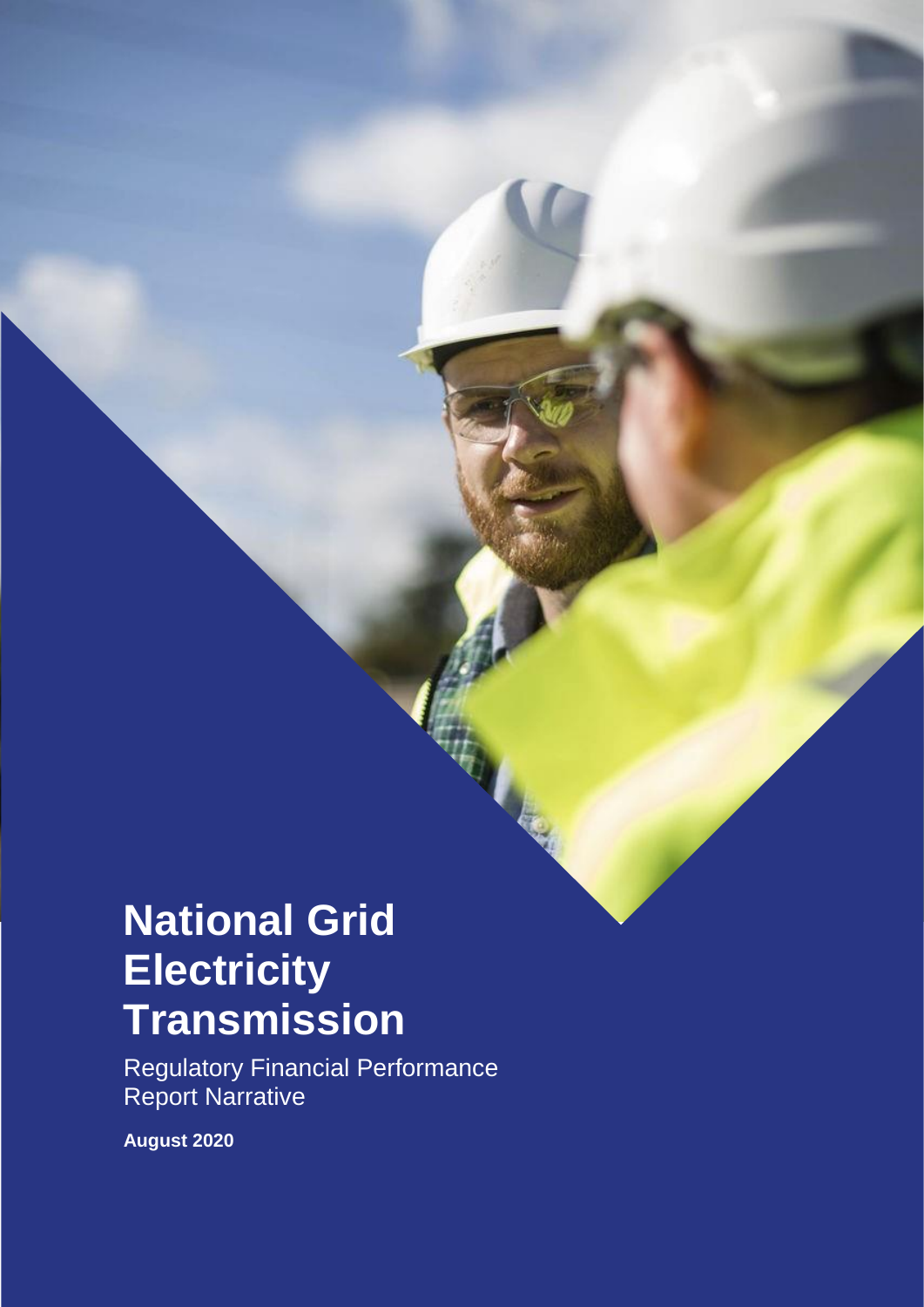# Contents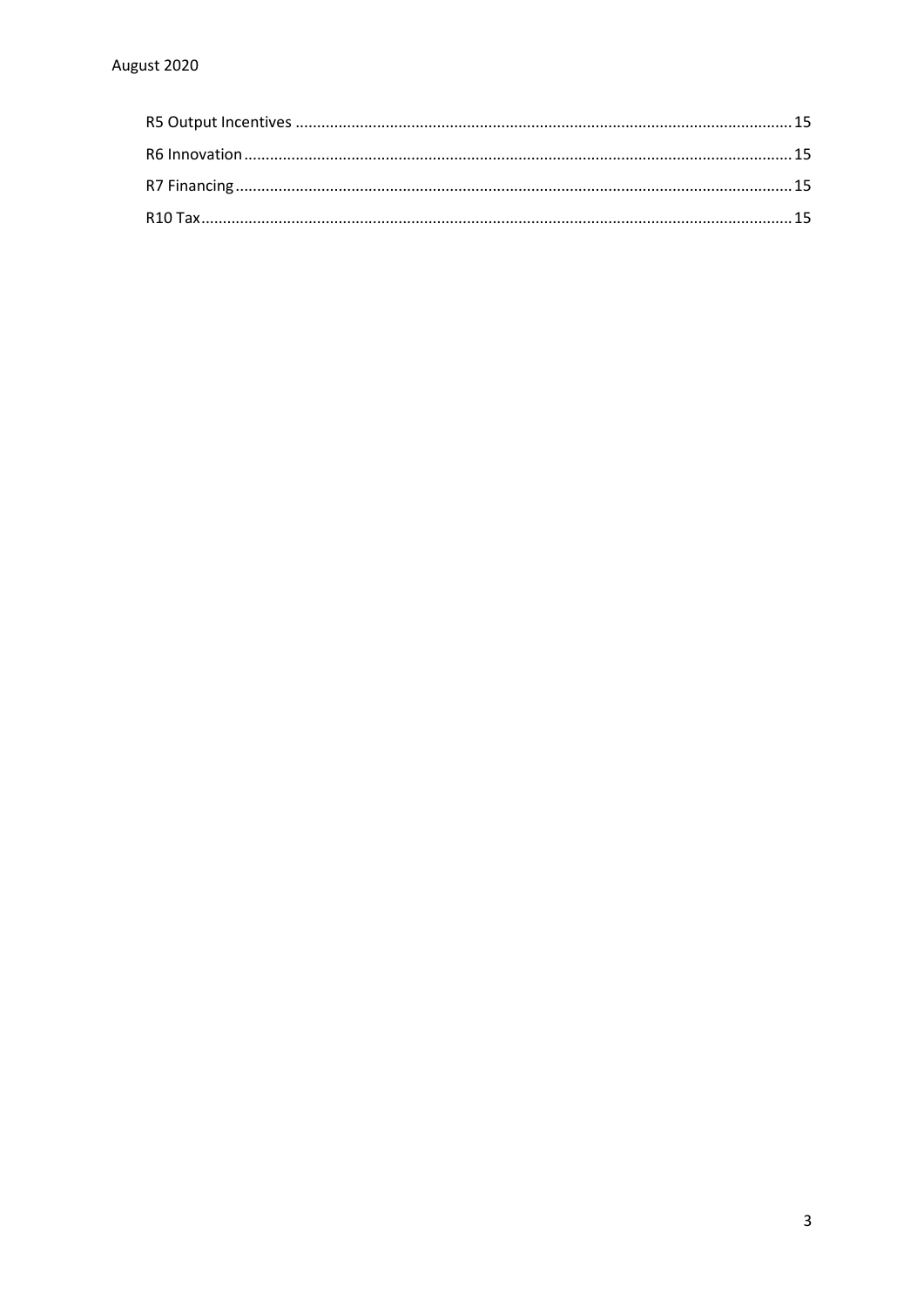# National Grid Electricity Transmission RFPR submission narrative – 2019/20

# <span id="page-3-0"></span>Introduction

The main purpose of this report is to provide a useful summary of National Grid Electricity Transmission's (NGET) financial and operational performance and represents 'Year 7' of the eightyear RIIO regulatory period. This report will explain the Enduring Value Adjustments and their impact on RIIO Financial Performance, provide statements that the appropriate level of data assurance has been met and explain any material changes in performance when compared to the 2018/19 submission.

Given the current requirements of the Regulatory Reporting Pack (RRP) narratives overlap with those of the RFPR narrative, published Cost & Outputs RRP narrative is referenced to avoid duplication.

# <span id="page-3-1"></span>RoRE

# <span id="page-3-2"></span>**Overview**

The Return on Regulatory Equity (RoRE) figure is a key measure by which Ofgem compares operational and financing performance across Network Operators (NWOs). This encompasses the costs and allowances associated with a RIIO regulated business, including Totex, financing, tax, incentive performance and company funded innovation costs. A key concept in the RoRE calculation is enduring value. This aims to show the full value the regulated company has earnt during the price control period and therefore adjusts for allowances and incentives that are not related to T1 performance and known true-ups that will impact T1 performance during the T1 close out process.

# <span id="page-3-3"></span>NGET RoRE on a notional basis

The overall NGET RoRE has increased marginally by 0.15% to 10.67%. The increase is primarily due to an increase in Totex performance as well as tax and financing performance.

|                         | RIIO-1 in | RIIO-1 in |  |
|-------------------------|-----------|-----------|--|
|                         | 2019/20   | 2018/19   |  |
|                         | ℅         | ℅         |  |
| Allowed return          | 7.00      | 7.00      |  |
| Totex performance       | 2.03      | 1.94      |  |
| IQI                     | 0.29      | 0.29      |  |
| Incentives & innovation | 0.21      | 0.23      |  |
| <b>Operational RoRE</b> | 9.52      | 9.45      |  |
| Financing and tax       | 1.15      | 1.06      |  |
| <b>Total RoRE</b>       | 10.67     | 10.52     |  |
|                         |           |           |  |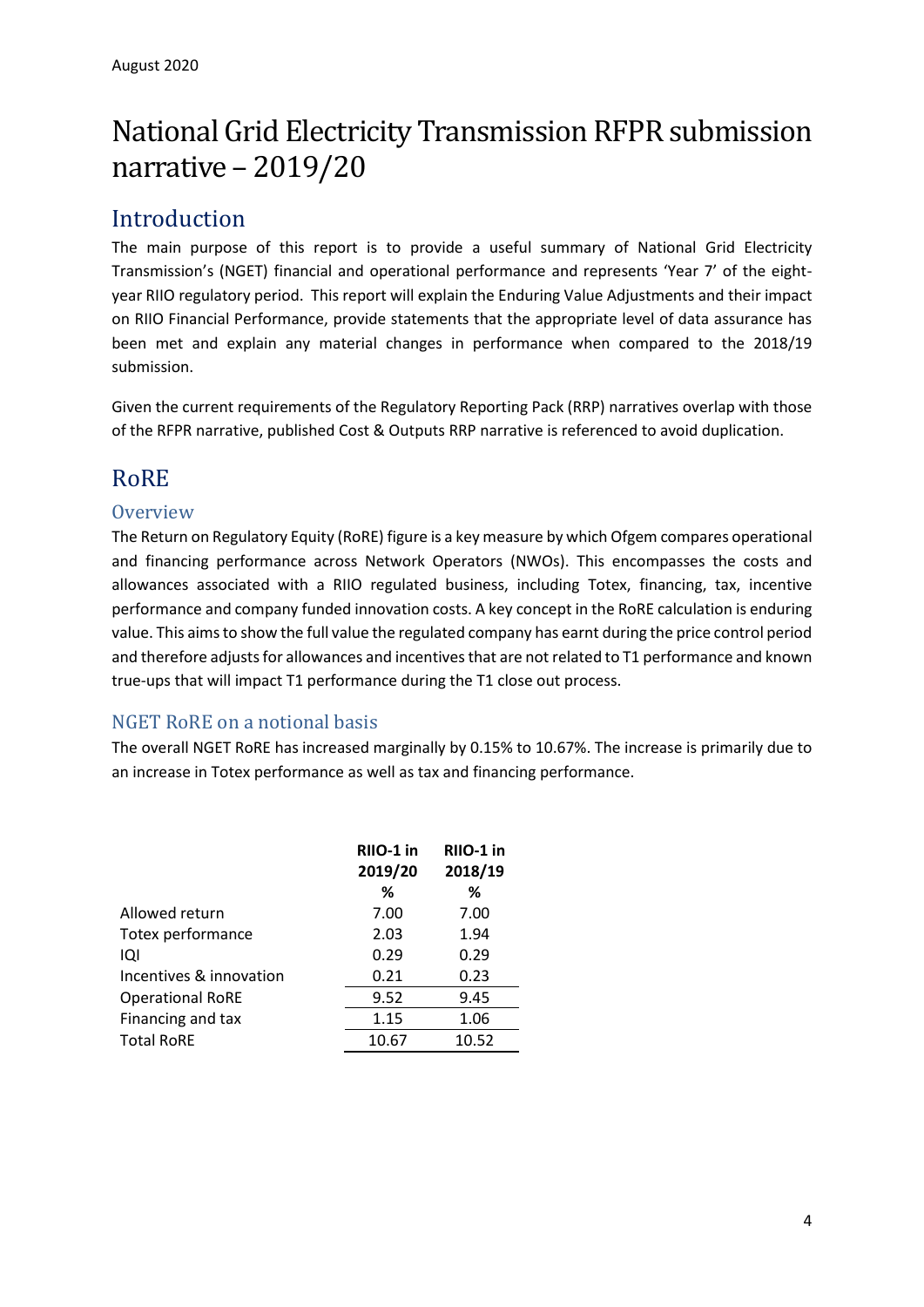# <span id="page-4-0"></span>Revenue

(2019/20 Price base)

Allowed Revenues are directly sourced from the Revenue RRP submitted to Ofgem and in accordance with the RFPR RIGs, NGET have not completed the forecast section for allowed revenue.

Collected revenue and the maximum allowed revenue (MAR) for 2019/20 is explained below and is based upon the Revenue RRP where the MAR differs to the RFPR tables due to the assumed levels of forecast output incentives yet to be directed by Ofgem.

Transmission Network Revenue is £1728.5m (including Pre vesting) compared to the final MAR of £1716.9m, this results in an over-recovery of £11.5m. Table comparing tariff setting and final MAR (Maximum Allowed Revenue) and collected income is below:

| <b>Item</b>                          | £m                   | <b>Commentary</b>                                                                             |
|--------------------------------------|----------------------|-----------------------------------------------------------------------------------------------|
| <b>TNUoS Charge setting forecast</b> | 1,728.5 <sup>1</sup> | MAR figure set for charge<br>setting on 31 <sup>st</sup> January 2019<br>for the year 2019/20 |
|                                      |                      |                                                                                               |
|                                      |                      |                                                                                               |
| <b>TNUoS revenue collected</b>       | 1,728.5              | Actual revenue collected in<br>2019/20                                                        |
| <b>MAR</b>                           | 1,716.9              | MAR as per the 2019/20<br>Revenue RRP submission                                              |
| <b>Over/(Under) Collection</b>       | 11.5                 | Over collection amount that<br>will be adjusted via the K term<br>in the 2021/22 MAR.         |

TNUoS Charge setting forecast of £1,728.5m was set for charges on 31st January 2019 for the year 2019/20. 2019/20 charges were set to recover Maximum Allowed Revenue of £1,728.5m. TNUoS tariffs were set to recover £1,697.6m with the expectation that £30.8m would be recovered from pre-vesting connection charges. £1697.6m was recovered from use of system and terminations, and £30.8m from pre-vesting income.

# <span id="page-4-1"></span>Reconciliation to Statutory accounts

**.** 

The reconciliation to Statutory Accounts is based on NGET's underlying accounting records, which report revenues separately between reported operating segments. As such the reconciling items disclosed in the table are sourced from NGET's accounting records with no specific allocation or methodology adjustments for the RFPR tables.

The change in accounting standards to IFRS 15 *Revenue from Contracts with Customers* was implemented in 2018/19 and reduced statutory revenue for NGET in 2018/19. This created an additional reconciling item between statutory and collected revenue. This has resulted in a reduction in statutory revenue for agency income, and a change in timing of revenue recognition for connections and diversions. Prior to the legal separation of ESO at the start of 2019/20 financial year, the statutory

<sup>1</sup> <https://www.nationalgrideso.com/charging/transmission-network-use-system-tnuos-charges>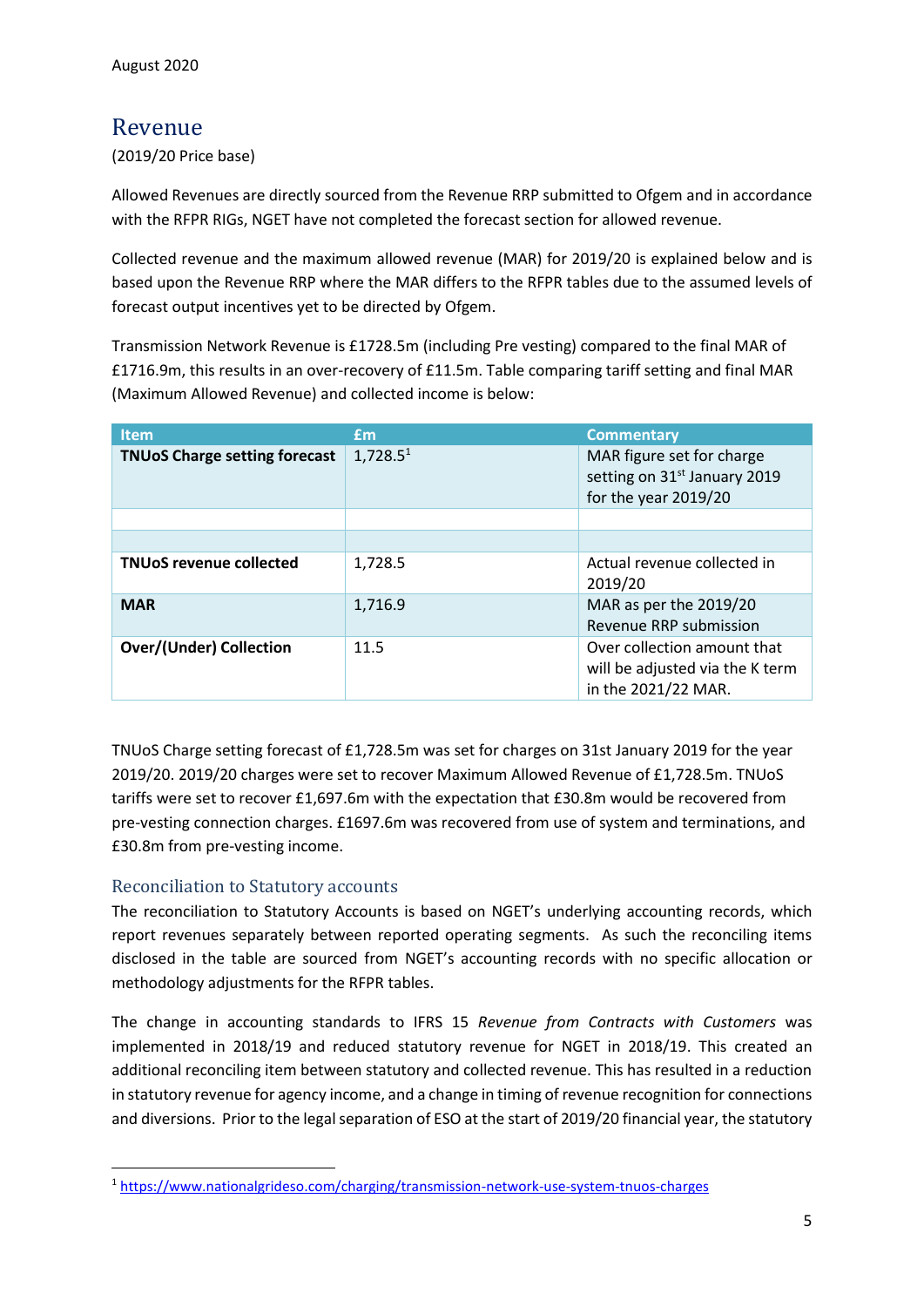accounts included revenues associated with ESO and had to be adjusted in preparing the RFPR tables. As NGET's financial year 2019/20 did not include these revenues the reconciliation has been simplified.

# <span id="page-5-0"></span>Totex performance

(2019/20 Price base)

NGET's overall total expenditure forecast for the RIIO T1 period is £10.08bn against forecast allowances of £12.92bn (£12.56bn including the adjustment of £276m for forecast excluded services true-up, and £87m that we intend to return to consumers following receipt of liquidated damages relating to delivery of the Western HVDC link). This total is a £2.43bn reduction of costs below allowances (2019/20 prices).

The graphic below shows the eight-year Totex forecast for the Transmission Owner business and highlights how the price control mechanism has worked for end consumers. When customer needs change and investments are no longer required, NGET will amend plans accordingly and an uncertainty mechanism automatically reduces allowances. This means that consumer bills will not be as high as they were forecast to be at the start of RIIO-T1. NGET also made a voluntary deferral of allowances for Outputs deferred into future price controls and intend to make a further adjustment to reflect liquidated damages receipts relating to the Western HVDC Link. In addition, the Totex Incentive Mechanism has incentivised NGET to innovate and deliver more efficiently. This will reduce customer charges by a further £1.32bn which will lower the consumer bill.

| Our initial<br>allowances<br>were set at<br>the start of<br>RIIO-T1 to<br>deliver<br>against the<br>Gone Green<br>background | Allowances are<br>automatically<br>reduced as<br>customer<br>driven<br>requirements<br>change.<br>100% returned<br>to consumers | Voluntary<br>allowance<br>adjustments:<br>£647m<br>deferral for<br>work that will<br>move to<br>future price<br>controls; and<br>£87m<br>Liquidated<br><b>Damages</b><br>receipts. | Additional<br>allowances on<br>Hinkley, ISS &<br>VIP. These<br>were<br>uncertain at<br>the start of<br>the RIIO-T1.<br>Funding is<br>agreed when<br>we have<br>certainty of<br>need, output, | Excluded<br><b>Services</b><br>True-up | Our projected<br>adjusted<br>allowance for<br>the RIIO-T1<br>period. The<br>allowance will<br>fund the<br>delivery of the<br>outputs<br>required to<br>connect<br>customers and<br>keep our | The difference<br>between spend<br>and allowance<br>have resulted in<br>20% net savings<br>compared to<br>allowances.<br>Savings shared<br>with consumers<br>(53/47%) | The projected<br>spend is our<br>estimate of costs<br>to deliver the<br>required<br>outputs. |
|------------------------------------------------------------------------------------------------------------------------------|---------------------------------------------------------------------------------------------------------------------------------|------------------------------------------------------------------------------------------------------------------------------------------------------------------------------------|----------------------------------------------------------------------------------------------------------------------------------------------------------------------------------------------|----------------------------------------|---------------------------------------------------------------------------------------------------------------------------------------------------------------------------------------------|-----------------------------------------------------------------------------------------------------------------------------------------------------------------------|----------------------------------------------------------------------------------------------|
| £15.2bn<br><b>Initial</b><br><b>Baseline</b><br><b>Allowance</b>                                                             | £2.4bn<br><b>Uncertainty</b><br><b>Mechanism</b>                                                                                | 100%<br>returned to<br>£0.7bn                                                                                                                                                      | and costs<br>£0.8bn                                                                                                                                                                          | £0.3bn                                 | network<br>reliable.                                                                                                                                                                        |                                                                                                                                                                       |                                                                                              |
| LR - £6.55bn<br>$NLR -$                                                                                                      |                                                                                                                                 | <b>Voluntary</b><br><b>Adjustment</b>                                                                                                                                              | <b>Additional</b><br><b>Allowance</b>                                                                                                                                                        | <b>Allowance</b>                       | £12.6bn                                                                                                                                                                                     | £2.5bn savings                                                                                                                                                        |                                                                                              |
| £6.28bn                                                                                                                      |                                                                                                                                 |                                                                                                                                                                                    |                                                                                                                                                                                              |                                        | <b>Adjusted</b><br>restated                                                                                                                                                                 |                                                                                                                                                                       | £10.1bn                                                                                      |
| non-op                                                                                                                       |                                                                                                                                 |                                                                                                                                                                                    |                                                                                                                                                                                              |                                        | allowance                                                                                                                                                                                   |                                                                                                                                                                       | <b>Spend</b>                                                                                 |
| capex -<br>£0.2bn                                                                                                            |                                                                                                                                 |                                                                                                                                                                                    |                                                                                                                                                                                              |                                        | <b>LR-£3.92bn</b>                                                                                                                                                                           |                                                                                                                                                                       | LR-£3.28bn                                                                                   |
| Opex -                                                                                                                       |                                                                                                                                 |                                                                                                                                                                                    |                                                                                                                                                                                              |                                        | <b>NLR - £5.71bn</b>                                                                                                                                                                        |                                                                                                                                                                       | <b>NLR - £3.65bn</b>                                                                         |
| £2.19bn                                                                                                                      |                                                                                                                                 |                                                                                                                                                                                    |                                                                                                                                                                                              |                                        | non-op capex -<br>£0.2bn                                                                                                                                                                    |                                                                                                                                                                       | non-op capex -<br>£0.39bn                                                                    |
|                                                                                                                              |                                                                                                                                 |                                                                                                                                                                                    |                                                                                                                                                                                              |                                        | Opex - £2.2bn                                                                                                                                                                               |                                                                                                                                                                       | <b>Opex - £2.36bn</b>                                                                        |
|                                                                                                                              |                                                                                                                                 |                                                                                                                                                                                    |                                                                                                                                                                                              |                                        | <b>Other Capex -</b><br>£0.53bn                                                                                                                                                             |                                                                                                                                                                       | <b>Other Capex -</b><br>£0.4bn                                                               |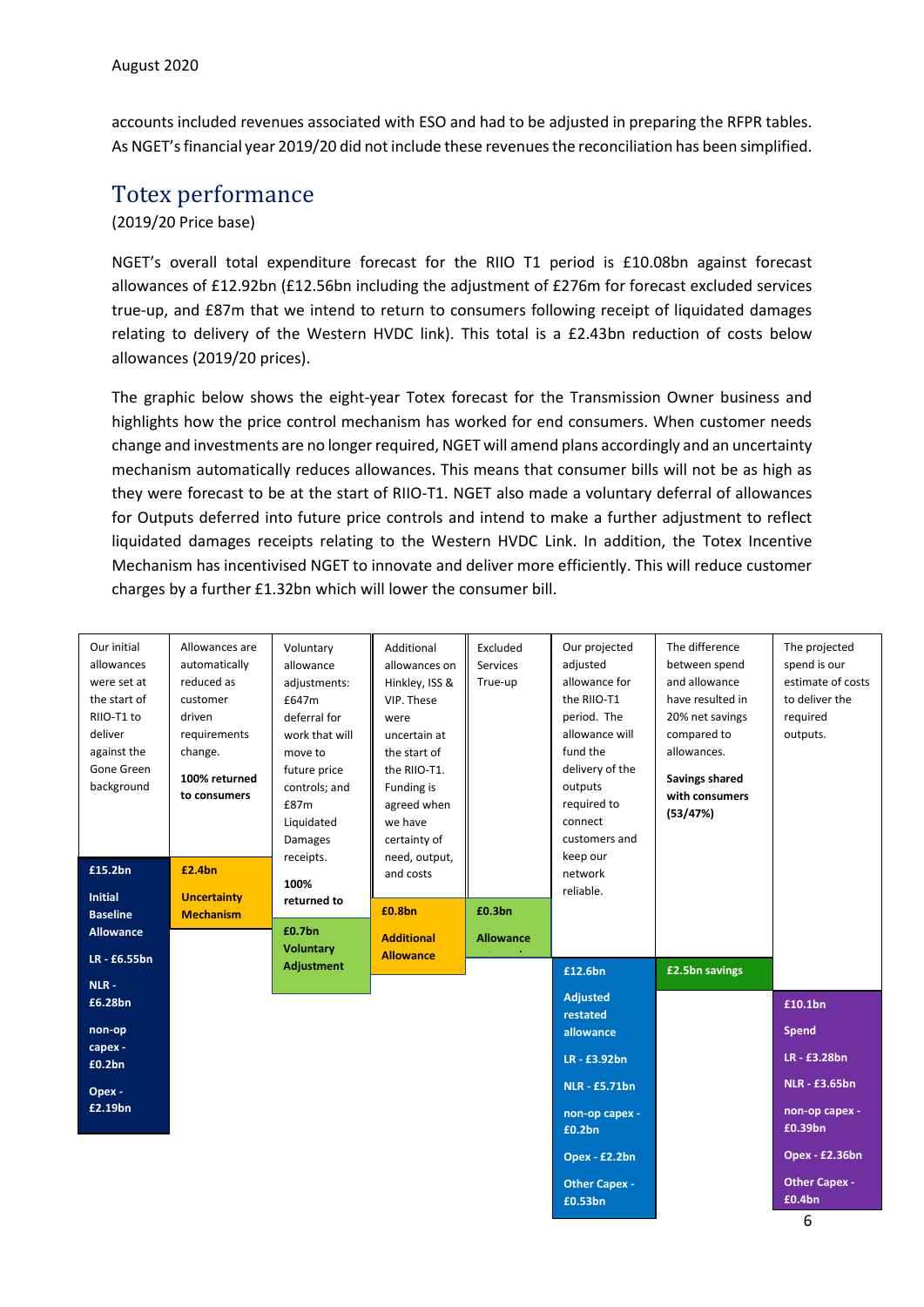# <span id="page-6-0"></span>Enduring value adjustments

(2009/10 Price base)

The overarching principle of enduring value adjustments is to recognise performance that relates to the T1 period, the methodologies are explained below. The lettering below references to the lettering within the RFPR R4 Totex tab.

- a) The following assumptions are made within the Cost & Outputs RRP submission:
	- Where a decision is yet to be made on VIP (Visual Impact Provision) and LEI (Landscape Enhancement Initiatives), NGET have assumed allowances equal to the spend forecast.
	- SWW construction allowances (for projects not included in the baseline) will be set at 100% of the actual and future expenditure included in the RRP and phased in-line with actual and forecast expenditure. This applies to the Hinkley Seabank project as phasing of allowances has not yet been agreed, as well as Moorside and Eastern HVDC.
	- Allowances for the Western HVDC SWW project have been included as per final proposals.
	- Actual and future load related UM projects delivering an output in RIIO-T1 receive allowances in-line with the current UCA funding mechanism.
	- Actual and future load related UM projects delivering an output in RIIO-T2 years 1 and 2 will receive allowances in-line with the current UCA funding mechanism. Note this differs from the allowances presented in the PCFM which are based on the licence definition and fixed per the forecast of outputs presented in the 2017/18 RRP submission. Presenting the allowances in this way in the RRP provides a more accurate view of the actual allowances for outputs being delivered.
	- Actual and future load related UM projects delivering an output in RIIO-T2 years 3 and beyond do not have confirmed allowances included, but funding is anticipated as part of the T1 close out process.
	- Termination claims for wider works, demand and generation volume drivers (TPWW/TPG/TPD) will be settled based on the values submitted in the Cost & Outputs RRP.
- b) Western Link Allowance Rephasing:

NGET re-phase allowances in line with expenditure. This better matches allowances to the level of incurred or forecasted expenditure, providing a more accurate view of in-year performance. Re-phasing does not affect the overall level of allowances recognised over the RIIO-T1 period, thus does not materially impact the RORE.

c) Western Link Liquidated Damages:

NGET has received liquated damages in relation to Western Link, this is included as a credit to totex within the Cost & Outputs RRP. The current expectation is that these will be returned to consumers and NGET will not gain hence the Enduring Value adjustment removes the benefit

d) Western Link Uncertainty:

NGET may carry out additional remediation or enhancement on Western Link and hence incur more spend, therefore any performance will only be recognised once there is no risk of future spend.

e) Cartel Settlements: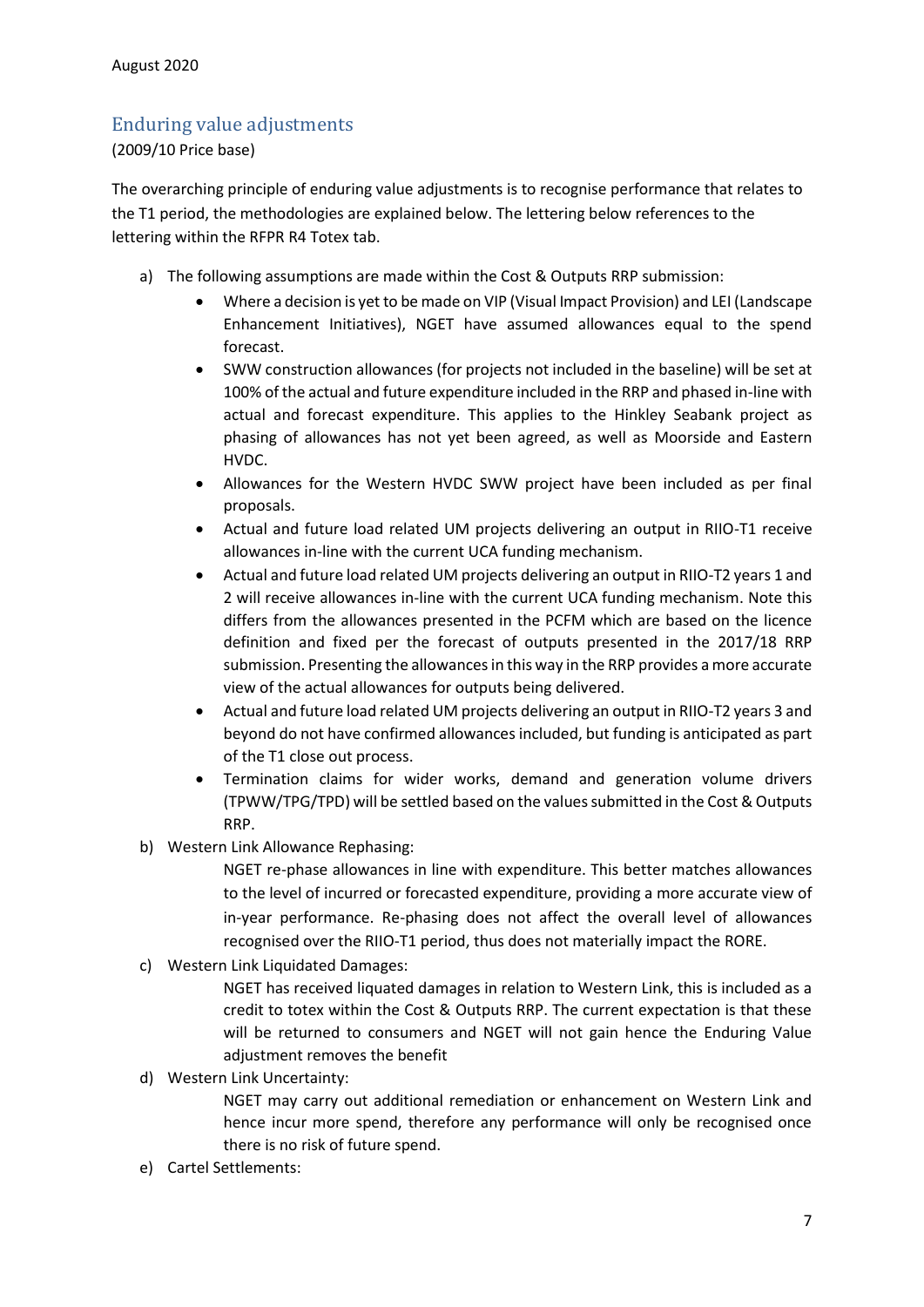Legal Settlements received relating to cable cartel are included within the Cost & Outputs RRP Totex as a credit. These receipts do not affect allowances. The largest settlement received in the RIIO-T1 period to date was for £95m in 2015. The Enduring value adjustment removes the benefit of these receipts in T1 to be consistent with previous Ofgem RORE calculations. The rationale for not considering these receipts as RIIO-T1 performance is that the expenditure to which the settlement relates predated RIIO-T1.

f) Excluded Services True up:

In-line with the assumptions in Final Proposals, exit connection revenues and costs are subject to a true-up mechanism. The Cost & Outputs RRP submission of allowances does not adjust for the position whereby NGET's net expenditure is lower than the base allowances given for this type of work. NGET have included an estimate of the true-up value within enduring value estimates which aligns with the view provided in the Cost & Outputs RRP narrative.

g) T1+2 Load Related Output performance:

Actual and future load related UM projects delivering an output in RIIO-T2 years 1 and 2 have allowances set to actual and forecast spend in T1. This judgment ensures that performance is only recognised when outputs have been delivered.

h) Power Control Devices Uncertainty:

As smart wires are an innovative and one of a kind technology, the success of these new devices is unknown at this stage, therefore performance that arises as a result of these will only be recognised when the outputs have been successfully delivered.

i) Non Lead Asset Uncertainty:

Within non-lead assets NGET has planned spend to maximise cost-efficiency. This has meant deferring elements of spend on non-lead assets to T2. The judgment NGET are applying in the RORE is to defer the performance on certain non-lead assets to T2 where spend on other unfunded works has not been substituted. As this is a judgment and inherently uncertain, NGET have applied £30m as the value, this being the midpoint of a range between £20m-£40m.

j) Re-phasing Allowances:

NGET re-phase allowances compared to those in the PCFM. This better matches allowances to the level of incurred or forecasted expenditure, providing a more accurate view of in-year performance. NGET have presented the impact of the rephasing allowances as a single line on the R4 totex tab. This is appropriate as rephasing does not affect the overall level of allowances recognised over the RIIO-T1 period, thus does not materially impact the RoRE.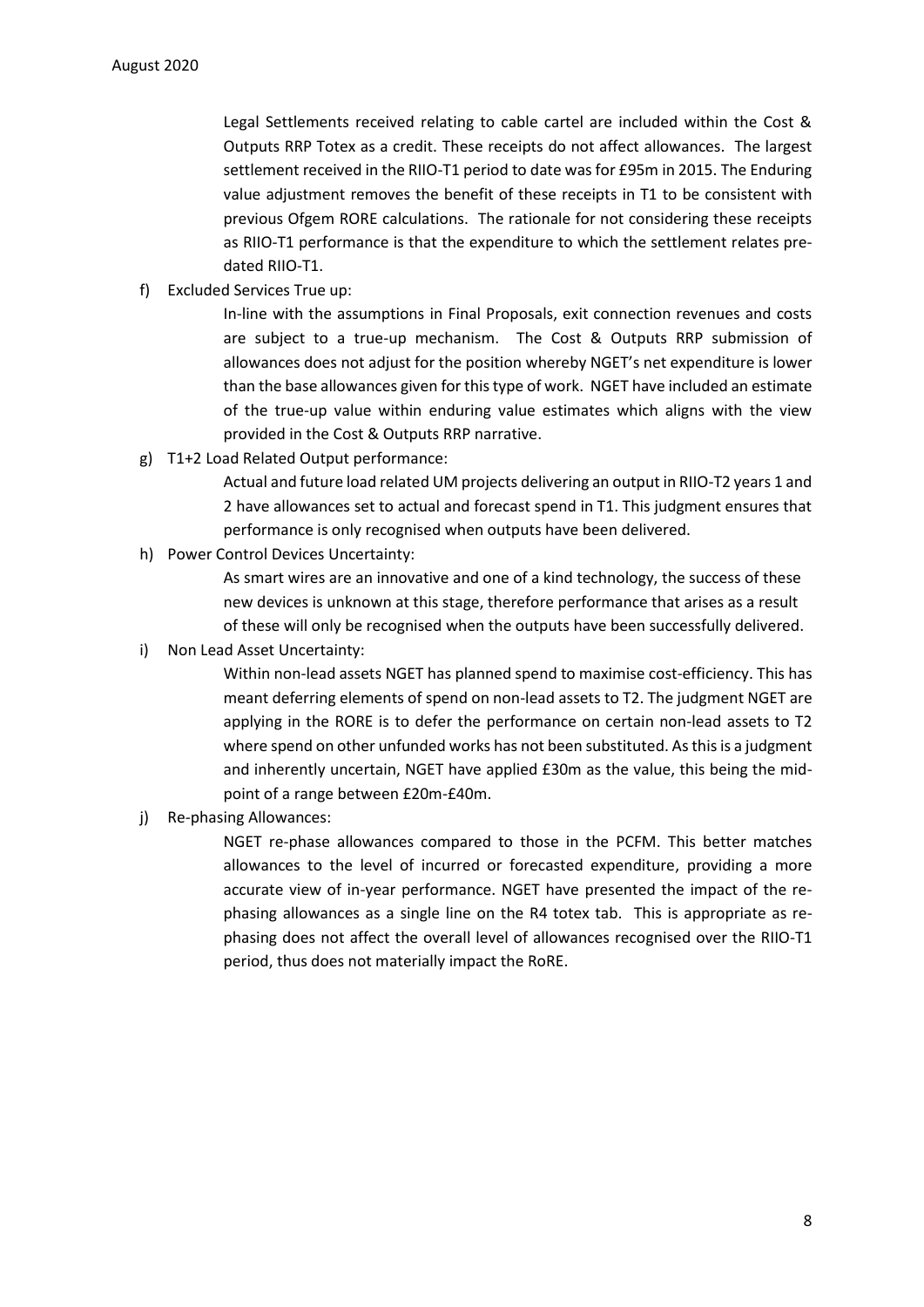# <span id="page-8-0"></span>Output Incentive Performance

Historic incentive performance is directly sourced from the Revenue RRP submitted to Ofgem. NGET's incentive performance for 2019/20 is explained below. Forecast incentives are based on average of historic performance during T1 to date unless otherwise stated.

This year the Electricity Transmission business has again continued to deliver strongly on the five primary RIIO output areas: Safety, Reliability, Customer Satisfaction, Connections and Environment.

## <span id="page-8-1"></span>Network Reliability Incentive

The total energy not supplied in 2019/20 was 54.5MWh. When compared with the incentive neutral point of 316 MWh, this year's performance was relatively strong, although the total incentivised lost energy was greater than that of 2018/2019 (12.06 MWh). This result is an outperformance compared to the neutral point (c83%) and represents an overall level of network **reliability of** 99.99997%, which stakeholders say continues to be so important to them.

The 2019/20 earned incentive will be received through Maximum Allowed Revenue in 2021/22 and is estimated to be £2.5m in 09/10 prices.

## <span id="page-8-2"></span>Customer & Stakeholder Satisfaction Output

This is supported by two separate elements of financial incentive:

- Customer and Stakeholder Satisfaction survey (CSAT/SSAT); and
- **EXECTE:** Stakeholder Engagement incentive scheme (SER).

NGET are extremely proud of its continual improvements in customer service have again been reflected in an improvement in customer satisfaction (CSAT) ratings. The scores have increased to 8.21 from last year's 7.92 (up from the average for RIIO-T1 of 7.57). This improvement reflects the focus and hard work across the whole business to improve the way NGET provide the experience that customers value. The focus is to continue this journey, always aiming to exceed the expectations of NGET's customers. The stakeholder satisfaction score (SSAT) has also increased from 7.92 to 8.64 and is now reflective of the opinion of a much broader set of stakeholders than ever before.

NGET continued to focus on putting customers and stakeholders at the heart of everything they do from operations and activities as part of RIIO-T1. NGET have further embedded our behavioural principles of Care, Agility, Transparency, earning Trust, and delivering Value into the customer journey delivering improved customer and stakeholder satisfaction. As part of the customer transformation programme NGET continue to improve performance in all areas, whilst expanding their reach across more customer and stakeholder contacts than ever before.

The Stakeholder Engagement Reward (SER) that relates to 2019/20 is scheduled to be directed by Ofgem later in calendar year 2020. The forecast SER is based on average of historic performance.

The 2019/20 earned incentive for all aspects of Customer and Stakeholder Satisfaction incentive will be received through Maximum Allowed Revenue in 2021/22 and is estimated to be £12.2m in 09/10 prices.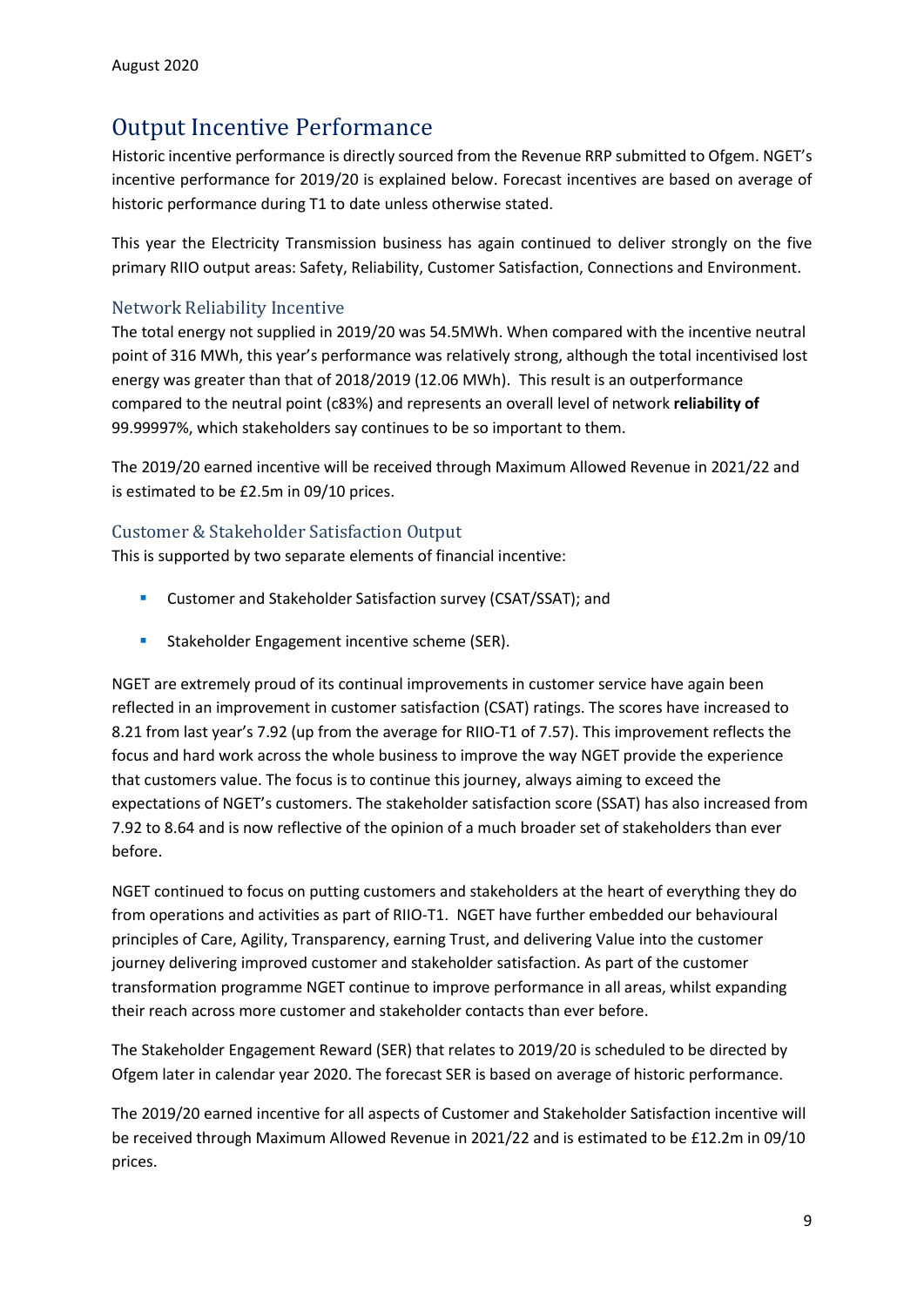## <span id="page-9-0"></span>SF6 Emissions

SF6 leakage from NGET's equipment has increased from 12,270kg to 12,441kg predominantly due to the impact of COVID-19 in the first few months of 2020. There has been uncertainty on potential travel and access restrictions due to COVID-19 and as a result SF6 usage increased significantly as sites took precautions. This included topping up equipment earlier than NGET would otherwise normally do. This resulted in a spike of usage towards the end of the period. A consequential effect of this is to increase pressure which then increases the rate of leakage. COVID-19 has also impacted on intervention plans with travel restrictions affecting site surveys, availability of contractors and parts. NGET continue to identify our highest leaking assets to plan and implement a prioritised intervention for both repair and replacement activities.

The 2019/20 earned incentive will be received through Maximum Allowed Revenue in 2021/22 and is estimated to be £0.04m in 09/10 prices.

## <span id="page-9-1"></span>Environmental Discretionary Rewards

Ofgem will direct the Environmental Discretionary for 2019/20 later in calendar year 2020, the value included in the RFPR for 2019/20 has been forecast as £0m as there has been no incentive reward since 2014/15.

# <span id="page-9-2"></span>Innovation

(2019/20 Price base)

## <span id="page-9-3"></span>Network Innovation Allowance

Eligible NIA Expenditure is the net costs per 2019/20 Cost & Outputs RRP. This includes internal expenditure but excludes Bid Preparation Costs for the Network Innovation Competition Fund. In line with NIA Governance, Eligible NIA Expenditure is reported net of external funding. NIA annual summaries are published on the National Grid Electricity Transmission website<sup>2</sup>.

In 2019/20 NGET spent £7.6m of its' £8.2m allowable NIA expenditure. 52 eligible NIA projects were progressed that aligned to the innovation strategy. NGET had 13 further projects, completed the previous year, that incurred cost this financial year as part of their closure.

MTTE and Visor NIC projects are led by other licensees and NGET does not receive direct NIC funding. By agreement NGET invoice the other licensees for the NGET input into these projects.

# <span id="page-9-4"></span>Network Innovation Competition

The 2019/20 NIC funding was directed by Ofgem on 11 January 2019, NGET was awarded no funding.

In 2019/20 NGET spent £6.8m on the Offgrid Substation Environment for the Acceleration of Innovation Technologies Project (known as Deeside). Forecast spend is set to increase to c£15.2m in 2020/21 as project activity ramps up. The project remains on track to deliver the construction works and innovation project trials by the new delivery date of October 2021, however, it will not affect the delivery of consumer benefits. More information on Deeside can be found on NGET's website<sup>3</sup>.

1

<sup>2</sup> <https://www.nationalgridet.com/imagining-tomorrow/innovation>

<sup>3</sup> <https://www.nationalgridet.com/deeside-project>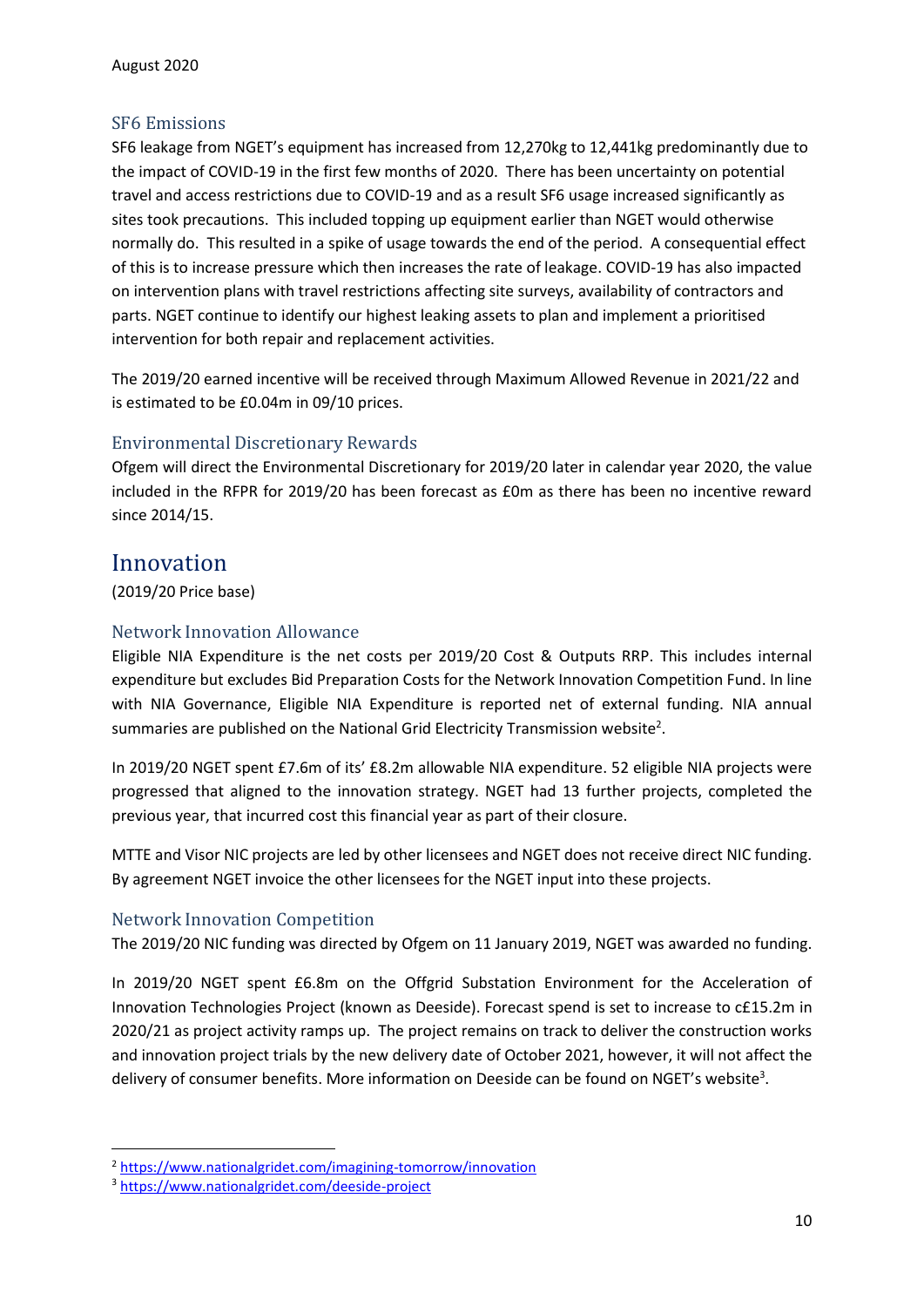# <span id="page-10-0"></span>Financing and net debt

(2009/10 Price base)

### <span id="page-10-1"></span>**Overview**

Overall assumed regulatory finance cost at actual gearing for T1 is forecast at £491.8m (including adjustments to be applied for performance assessment), this compares to allowances for the same period of £976.8m thus resulting in £485.0m performance on an actual gearing basis.

On a notional basis, assumed regulatory finance cost for T1 is forecast at £520.2 (including adjustments to be applied for performance assessment) resulting in £456.6m performance at notional gearing. The post-tax view of this difference is £366.5m.

#### *Financing allowances*

The forecast financing allowance for T1 has decreased marginally from £982.1m to £976.8m. This is due to a slightly lower T1 RAV forecast than in the 2019 submission.

#### *Financing*

#### (Nominal Price base)

Financing cost per regulatory definition have decreased year-on-year by £5.7m to £218.5m. Total T1 Financing costs are forecast to be £1,849.5m.

#### *Net debt*

#### (Nominal Price base)

Regulatory net debt as at 31<sup>st</sup> March 2020 has increased by £630.4m to £7,648.2m compared to 31<sup>st</sup> March 2019. Regulatory gearing has remained stable at 53.9%. The increase in net debt reflects the payment of a dividend during the year as detailed in table R11.

External loans and bonds have increased from last year, from £5,647m to £7,293.5m, largely as a result of 13 issuances in the year. NGET's forecast for embedded debt is based upon the forward rate curve for the underlying rate. This approach is in line with last year.

Loans from other group companies have decreased by £1,098.3m to £649.7m year on year. NGET are forecasting the greater proportion of inter-company debt to be redeemed by 2020/21, which is reflected in the NGET and NGGT submissions. This assumption reflects the need for NGGT, which is the principal provider via National Grid plc, requiring repayment to satisfy the repayment of its external maturing debt.

New issuances in the year were largely fixed rate debt, replacing matured RPI linked debt. This is part of a longer-term strategy to rebalance NGET's portfolio away from RPI linked debt. The forecast for new issuances aligns with NGET's policy of maintaining debt levels close to the notional regulatory gearing level of 60%.

#### *Derivatives*

NGET's year to year derivative position has moved from £179.0m in 2019 to £135.6m in 2020, primarily due to external factors which have impacted the year end values. In addition, NGET have rationalised the derivative portfolio in year, as part of ongoing portfolio planning, which has also contributed to changes in year to year values.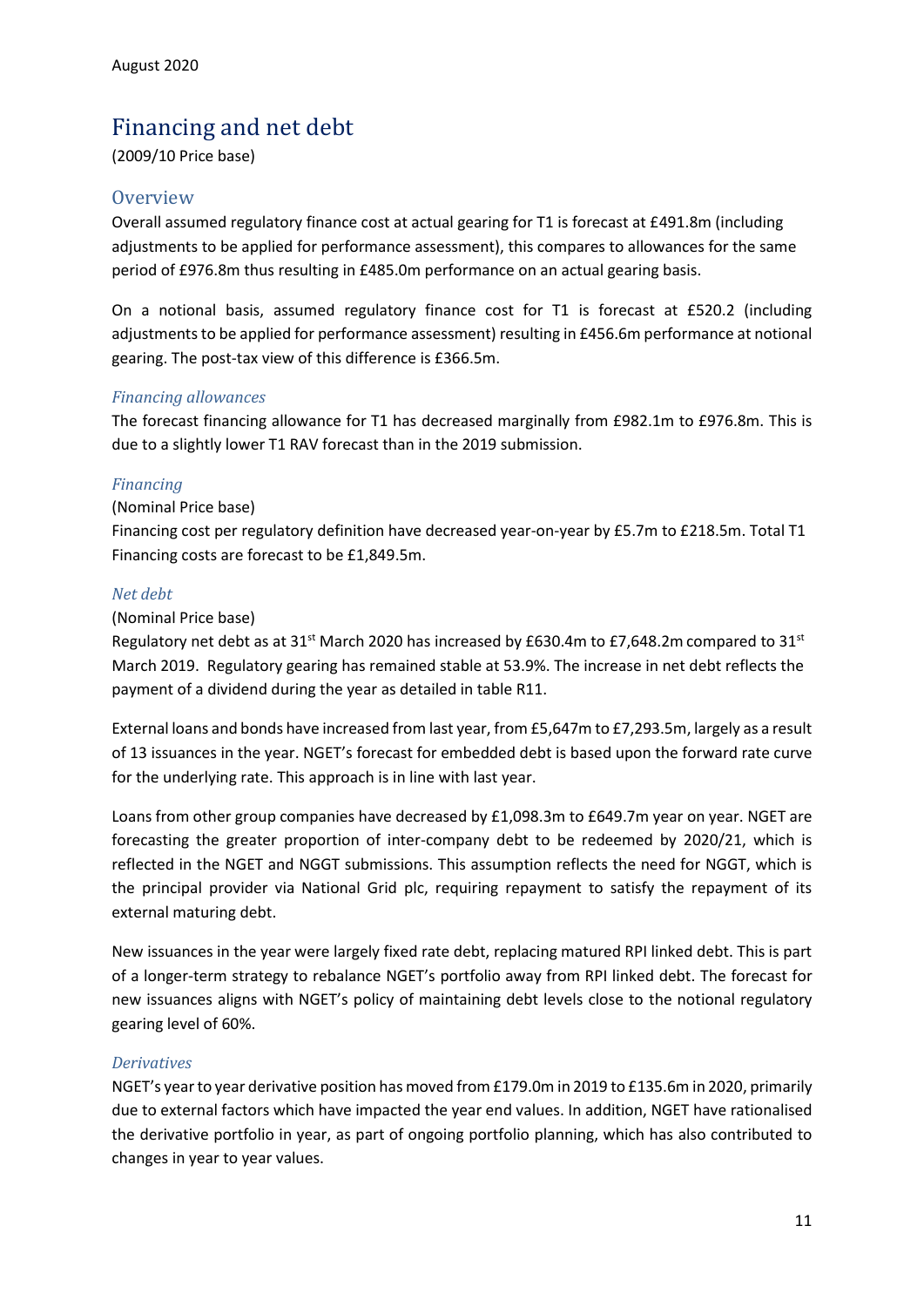# <span id="page-11-0"></span>Changes in assumptions and methodology from 2019

### *Ofgem methodology for inflation assessment*

Ofgem have changed the methodology for inflation element of the interest charge and therefore the formula within table R7, row 37, *Less inflation in interest charge* has been updated. This has resulted in a change in Debt performance within the RORE for all years.

#### *Forecasting methodology*

The same assumptions and methodology have been used in 2020 as in 2019, there have been no changes in assumptions and methodology in 2020.

#### <span id="page-11-1"></span>*IFRS 9 Financial Instruments*

National Grid adopted IFRS 9 *Financial Instruments* for the first time for reporting year 2018/19. No material changes resulted for NGET.

#### <span id="page-11-2"></span>*IFRS 16 Right of Use Leases*

National Grid adopted IFRS 16 *Right of use leases* in 2019/20, hence appears for the first time in the External Loans and Finance Leases table on tab 8a (reference B2.10)

#### *Allocation to System Operator*

The Electricity System Operator was legally separated from NGET from 1<sup>st</sup> April 2019. Post-separation, the debt for NGET no longer includes amounts relating to NGESO. As such, the allocation proportion is set to zero for 2019/20 onwards for both debt and financing cost. Previously, debt and financing cost was apportioned based on relative RAVs.

# <span id="page-11-3"></span>RAV

#### (2019/20 Price base)

The RAV table utilises the PCFM published in November 2019 to calculate the adjusted RAV balances. The Opening RAV, Transfer, RAV for net additions (after disposals) and Depreciation lines are based upon the 2019 PCFM updated with Totex per the Cost & Outputs RRP submission.

To calculate the impact of Enduring value adjustments and updates allowances, the 2019 PCFM is updated to include; Totex actuals and forecasts per the Cost & Outputs RRP, forecast allowances per Cost & Outputs RRP and Enduring Value adjustments. The enduring value adjustments are a detailed in *Assumptions and enduring value adjustments* section above.

The closing RAV in 2021 has reduced from £15,108m in the 2019 submission, to £14,532m in the current year submission. The primary reason for the change is the reduction in the totex forecast compared to 2019 within the Cost & Outputs RRP and the inclusion of additional enduring value judgments within the RFPR, which defer performance to T2.

# <span id="page-11-4"></span>Tax

#### (2009/10 Price base)

The forecast tax allowance for 2019/20 is £82m and forecast tax out performance is £18.3m at actual gearing and £18.7m at notional gearing levels. Consistent with prior years, the primary driver of the tax performance is the level of financing performance.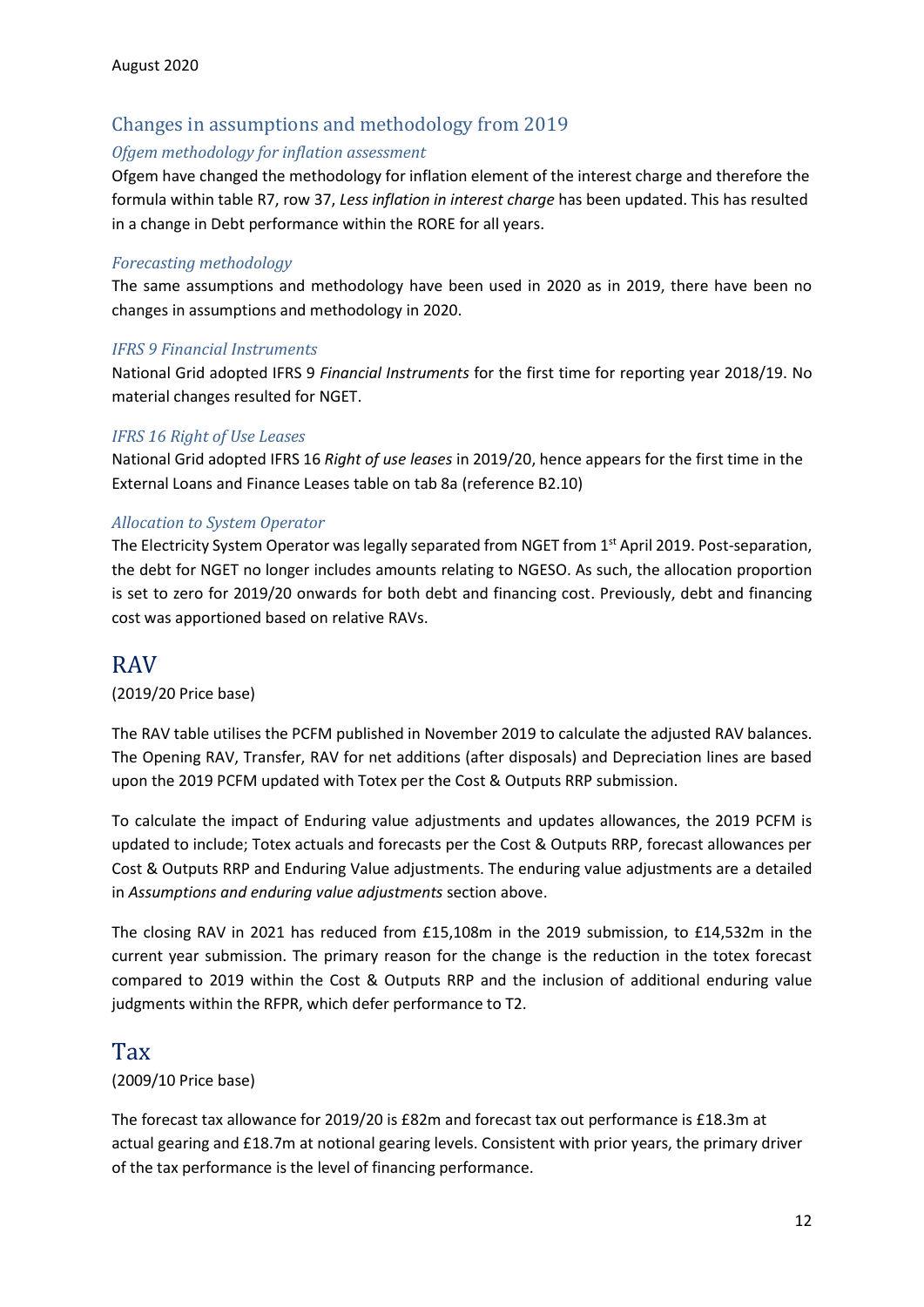The cumulative tax performance at notional gearing is -0.1% for the period through to 2020 and - 0.06% over the RIIO T1 period (-0.07 and -0.05% respectively at actual gearing). This negative performance is primarily as a result of forecasting variances, including capital allowance rate changes, partially offset by the 'dead-band' benefit received on lower corporation tax rates.

The forecast tax allowance is derived from the PCFM after applying the enduring value adjustments detailed in R4 Totex.

# <span id="page-12-0"></span>Dividends Paid and Current policy

(2019/20 Price base)

NGET's approach to dividend policy is to make distributions which align with regulatory target capital structures taking into consideration credit metrics and medium term cash requirements.

The Board approved a Final Dividend £869m paid in July 2019, the last dividend paid for the combined Transmission and System Operator. £129m of this is attributed to the sale of Electricity System Operator. Due to a change in timing of dividend calculations, no dividend was payable in 2018/19.

# <span id="page-12-1"></span>Pensions

Pension deficit payments were broadly in line with the prior years. The only notable change is the adjustment of £0.7m (2009/10 price base) for the Pension Payment History Allowance (PPH), which is forecast for the remaining periods of T1. The pension scheme valuation is performed tri-annually, the valuation presented in the 2019/20 RFPR is therefore the same valuation as that presented for 2018/19. The next scheme valuation is due during 2020/21.

# <span id="page-12-2"></span>Data Assurance Statement

The RFPR submissions have been completed in line with the Ofgem Data Assurance Guidelines (DAG) process. This mandates a fully documented 2 level review process. The overall submission and regulatory judgments have been signed off at Director level.

In summary, the following assurances were completed:

- 1. Assurance Template completed by Data Provider
- 2. First Level Reviewer
- 3. Second Level Reviewer
- 4. Independent Expert Reviewer/ Internal Data Audit
- 5. Manager & Senior Manager
- 6. Director Sign Off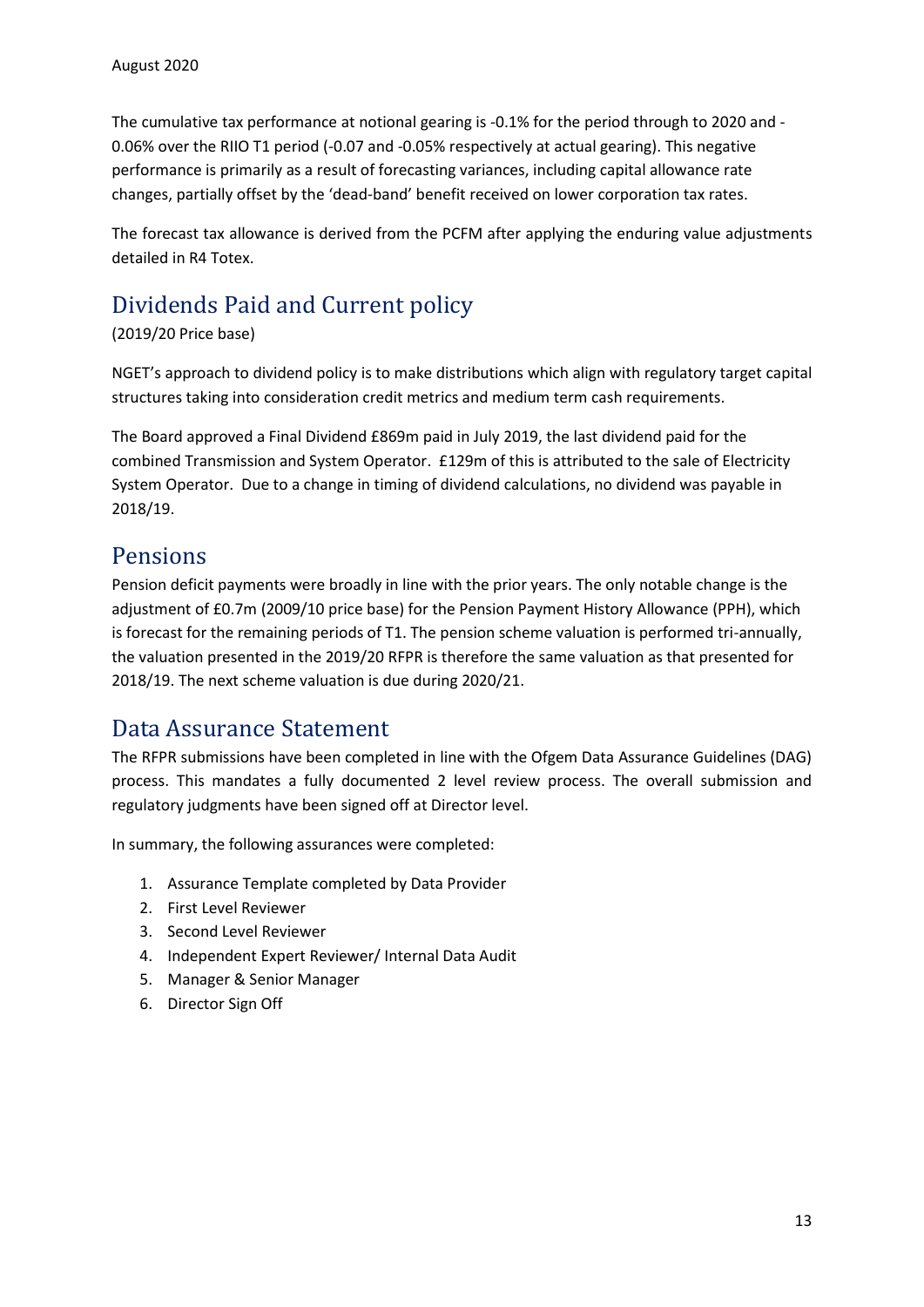# <span id="page-13-0"></span>Appendix

# <span id="page-13-1"></span>Comparison to prior year ROREs

The table below compares the RORE presented in NGET's 2018/19 Cost & Outputs RRP submission to the 2018/19 RFPR submission. The change to Totex performance is due to the re-phasing of allowances within the RFPR RoRE. This shifts allowances from the early to later years of T1 to better align with actual spend profile.

|                         | 2019/20         | 2018/19         |
|-------------------------|-----------------|-----------------|
|                         | <b>RoRE</b> per | <b>RoRE</b> per |
|                         | <b>RFPR</b>     | <b>RFPR</b>     |
| Allowed return          | 7.00%           | 7.00%           |
| Totex                   | 2.03%           | 1.94%           |
| iQi                     | 0.29%           | 0.29%           |
| Incentives & innovation | 0.21%           | 0.23%           |
| Operational performance | 9.52%           | 9.45%           |
| Financing               | 1.21%           | 1.57%           |
| Tax                     | $-0.06%$        | $-0.51%$        |
| <b>Total RoRE</b>       | 10.67%          | 10.52%          |

# <span id="page-13-2"></span>Table Changes / Restatements

## <span id="page-13-3"></span>Data tab

Within the Data tab National Grid has updated row 39 MR New Forecasts RPI per the May 2020 publication and cells E24 and F24 per Ofgem's request.

National Grid has also updated the Cost of Debt allowance in 2021 on rows 66 and 68 to reflect the correct values per the PCFM.

## <span id="page-13-4"></span>R2 Revenue

Due to the legal separation of the ESO and NGET there are no longer any pass through costs for the 2 Scottish TO's and 17 OFTOs in NGET. The 2018/19 PT value has been restated from £1,063.3m to £1,057.8m as a result of a restatement relating to amounts notified to Licensee by all interconnector owners (TICF) detailed below.

Following a review of the Licence, we have changed our input methodology in relation to the IFA revenue to record this in the year it relates to, rather than when its collected, as previously done.

We have therefore restated the -£6.8m we had in 2019 in the 2018/19 submission and input this into 2017, replacing this with the 2019 revenue figure of -£12.3. Following the same approach, we have restated 2018 figures to include the value which relates to 2018 (-£8.4m). This will also mean that the MAR values for 2017 and 2018 were overstated by the respective amounts. The effects of this flow through K, Correction Factor. Prior year K value has been restated from -£55.1m to -£62.2m as a result of a restatement relating to amounts notified to Licensee by all interconnector owners (TICF)